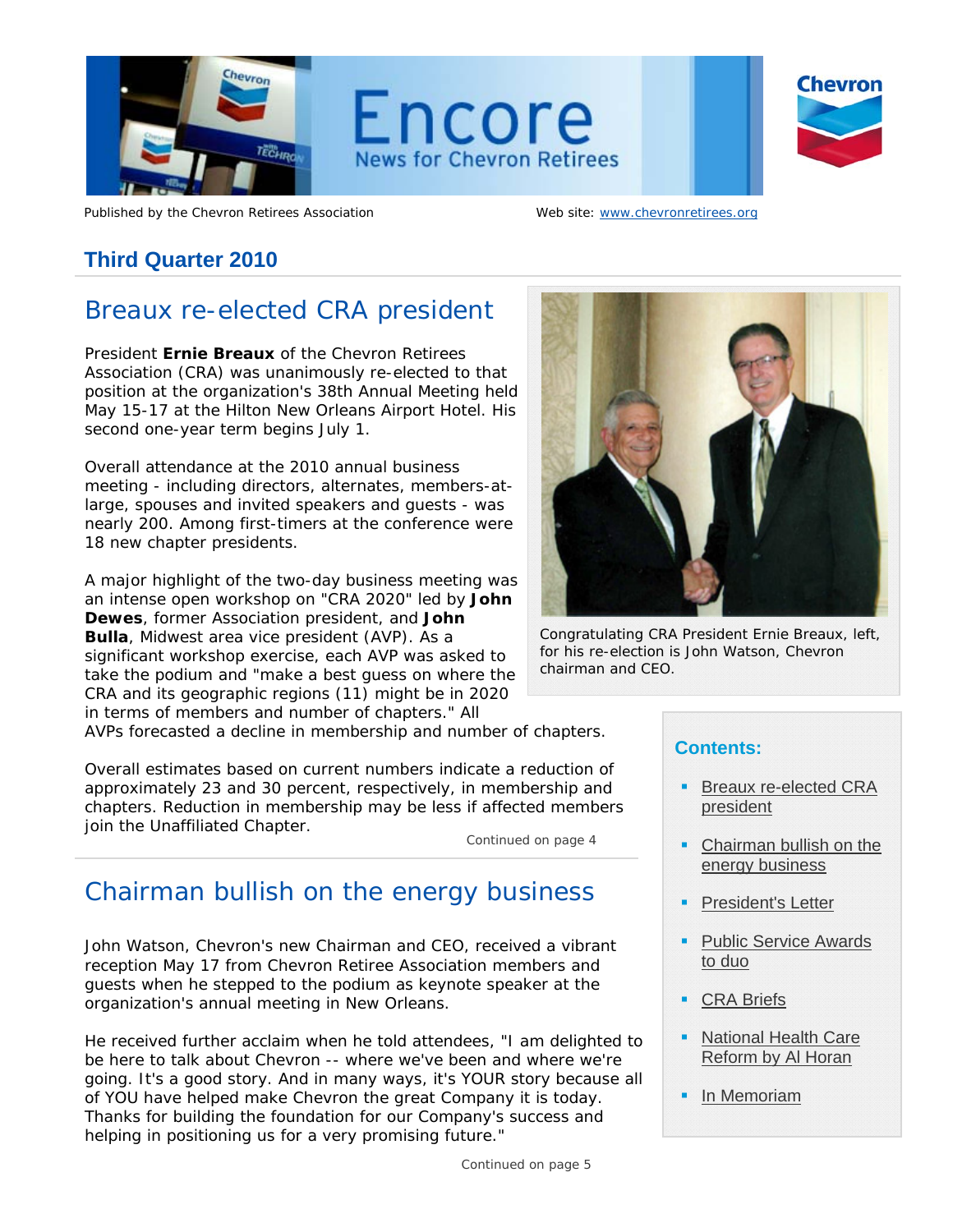# **President's Letter Retiree volunteers praised for managing outstanding Annual Meeting**

will recall this meeting originally was scheduled for 2008.<br>But bosause of Hurricanes Katrina and Pita it was deferred We had an exceptional Annual Meeting in New Orleans. You But because of Hurricanes Katrina and Rita it was deferred to this year. Despite the current oil spill in the Gulf of Mexico, we managed two days of meetings and outside activities without incident.

I congratulate **Dennis Dauphin**, Area VP and General Arrangements Chairman; **Tim Crotty**, Host Committee Chair; and committee volunteers from all the Gulf Coast chapters for their outstanding job in managing this Annual Meeting. Use of PowerPoint in the presentations enabled the Standing Committees to cover a very busy agenda in record time and I commend them for their preparation and outstanding reports.

We were especially delighted to have **John Watson** as keynote speaker. This is his first year as Chairman and Chief Executive Officer of Chevron Corporation. He was warmly greeted by our members and appeared to enjoy the moment. In his address, he thanked our membership for its role in supporting the Company and pointed out that Chevron is well poised financially to proceed with a number of mega projects worldwide - which he discussed in detail.



*Two key CRA Annual Meeting planners stand outside the New Orleans convention hotel. Dennis Dauphin, right, was the Conference General Arrangements Chair and Tim Crotty, left, the Host City Chair.* 

## **Other Company speakers**

Our corporate guests **Kent Robertson**, Manager of Issues and Litigation Communications; **Deb McNaughton**, Manager, Internal Communications; **Betsy Ricketts**, Political Programs Coordinator; and **Claudia Polidori**, Manager of Enterprise Benefits, each made significant presentations. Topics of particular interest were the Ecuador litigation issues, Chevron Humankind, Chevron Advocacy Network, Health Care Reform Law and Open Enrollment (Oct. 18-29).

**Dr. David Weichers**, United Healthcare's National Accounts Medical Director, made an impressive presentation titled "Tips for Seniors." Because of the interest in this topic, his exhibits will be made available to all chapters.

Our Planning and Research Committee launched a workshop titled "CRA 2020." The ultimate goal of this study is to provide a vision for the future status of the CRA. All Area Vice Presidents took an active role in the process, which turned out to be one of the most talked about topics.

Several resolutions were introduced and passed unanimously. These were a 2010 Benefits Resolution requesting pension supplementation, changes in the PP&M Manual to make membership more inclusive and other items relating to data management. Approval was obtained to host the 2012 Annual Meeting in Sacramento and 2013 Annual Meeting in Southern California.

 position of Information Technology Advisor reporting to the Communications Chair. And I am happy to I am pleased to report that **Jerry Duck**, a corporate attorney prior to his retirement, has agreed to provide the Association with pro-bono services on an as need basis. **Lila Crotty** has accepted the new report that **Mary Lou Baugher** and **Merle Hufford** will continue in their respective positions as Secretary and Treasurer.

## **Dedicated CRA aides lauded**

During the past year I have been blessed with a hard working group of dedicated Officers, Committee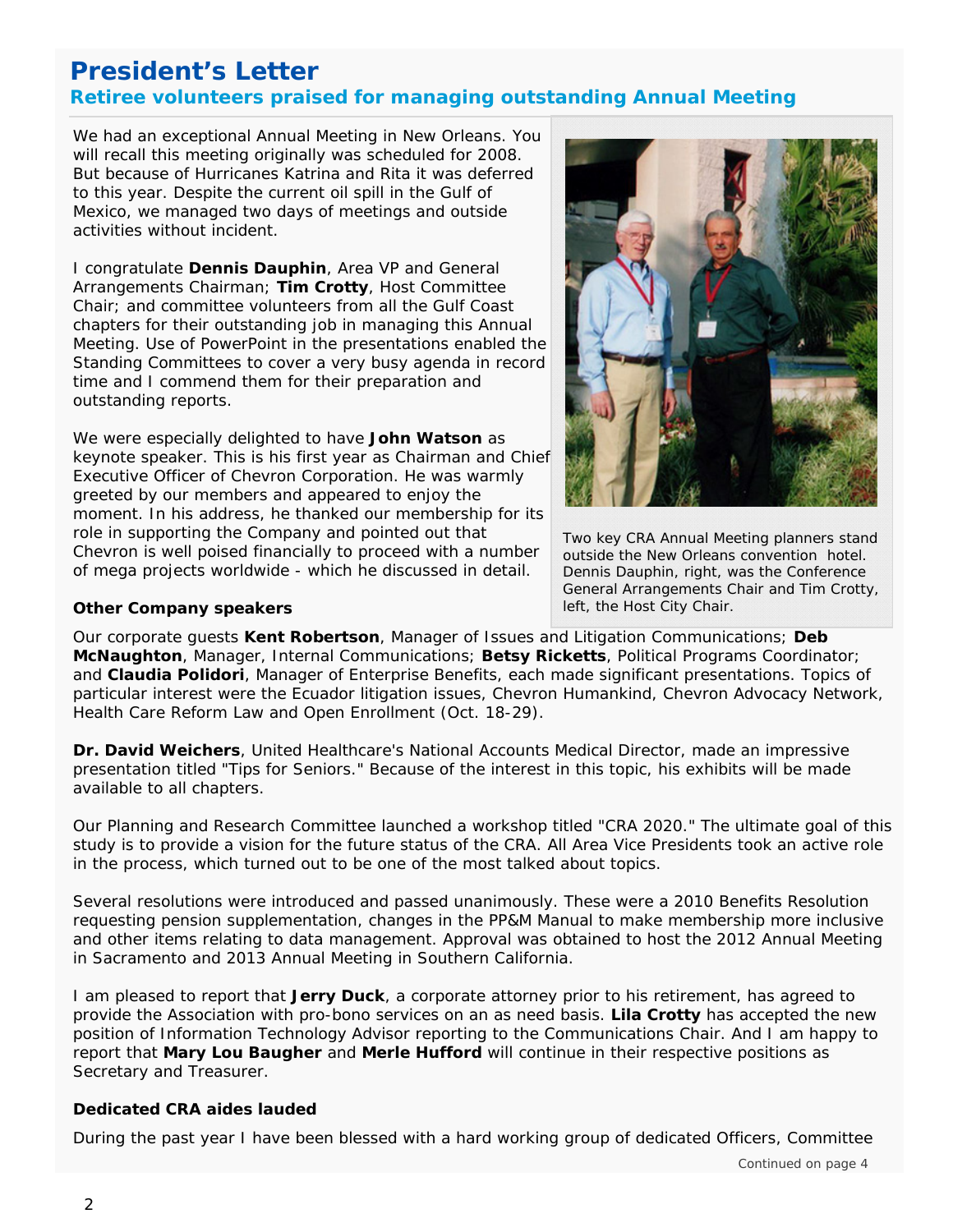# **Public Service Awards to duo**

 Marin Chapter's Henri Lese. Both Winners of the 2010 Chevron Public Service Awards were announced at the Annual Meeting in New Orleans. They are Tulsa Chapter's Doris Yocham and received certificates from Chevron Chairman John Watson. There is no individual chapter award this year.

For 13 years the Company-sponsored program has recognized exceptional volunteerism performed in local communities by CRA retirees, surviving spouses and chapters. Award recipients also receive public awareness and a \$1,000 Chevron contribution given to a non-profit organization of their choice. Program coordinator for CRA is Public Affairs Committee chair Skip Rhodes.

Awards are nothing new to Yocham of Sapulpa, Okla. They include President



*Tulsa Chapter's Doris Yoacham, right, and Marin Chapter's Henri Lese, left, received their 2010 Chevron Public Service Awards from Chevron Chairman and CEO John Watson.* 

George H.W. Bush's Points of Lights" award for volunteering more than 10,000 hours; annual Human Rights Award from then Governor Henry Bellmor for helping eliminate employment discrimination through the Oklahoma Tribal Assistance Program; the City of Sapulpa's 2008 Business & Professional Women's Achievement Award; and in 2007 she and late husband, Dick, were named Sapulpa Chamber of Commerce Citizens of the Year.

### **Other Supalpa ventures**

Added volunteerism: she is the Sapulpa Historical Society Museum director, a trustee of Sapulpa Historical Society Memorial Foundation and treasurer of Sapulpa Historical Society. The latter received a \$1,000 Chevron check last year in recognition of her community service.

During 38-years of oil industry employment in Oklahoma, Yoacham worked for the Gulf, Schermerhorn, Kewanee and Warren companies, retiring from the latter as supervisor, General Services in 1988.

Lese's employer was Gulf Research & Development Company in Pittsburgh before transferring to Chevron Research in 1985 as part of the Gulf-Chevron merger. He retired from Chevron in 1996 after 31 years combined service.

## **Many Bay Area activities**

Shortly thereafter, Lese got involved in public awareness and service activities in the San Francisco Bay Area. In 1997 he was named environmental committee leader for the Marin County Grand Jury. Subsequently, as a member of Marin County School Volunteers (MCSV) organization, he became active in after-school tutoring in physical sciences/math for students of San Rafael and Terra Linda high schools. Lese received the Heart of Marin "Boards Leader of the Year"award in 2003 for his MCSV leadership. He remains active in the Terra Linda program.

At the celebrated California Academy of Sciences in San Francisco's Golden Gate Park, he played a key role from 2001-09 in every aspect - recruiting, training, mentoring -- of the docent program. Lese continues to conduct tours, help plan new docent classes and chairs several docent committees.

Since 2008 this San Rafael resident has served on the Committee for San Rafael Community Preparedness Training for Disasters, known as "Get Ready Marin." The project prepares citizens for the potential impact of major disasters: fires, earthquakes, floods and mud slides. Information to residents is provided through neighborhood training sessions, community awareness programs and brochures.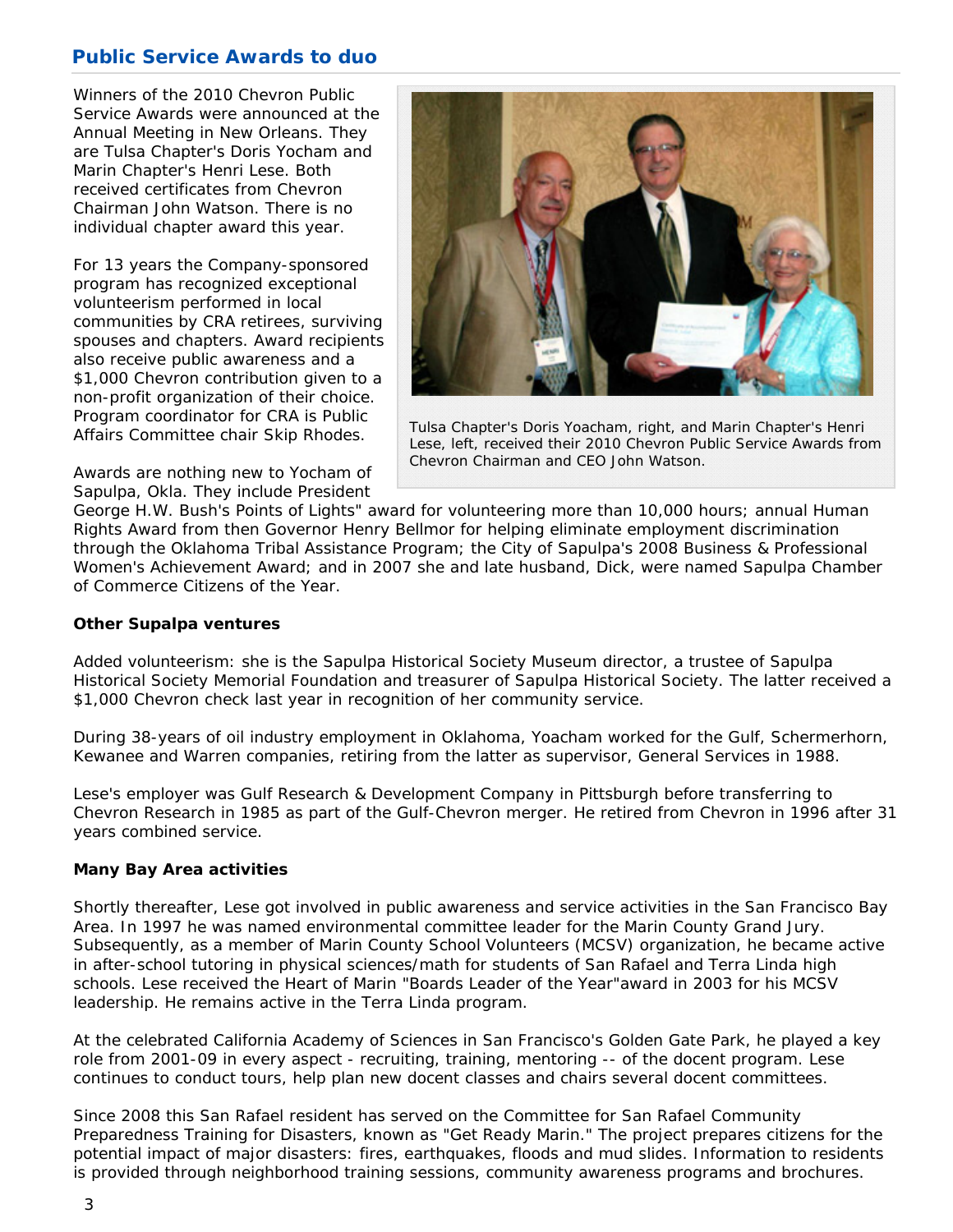## **Breaux re-elected CRA president** *Continued from page <sup>1</sup>*

#### **Other meeting highlights**

It was announced Open Enrollment of the CRA Dental Plan will be held annually from March 1-31. In 2009 there was a new enrollment of 1,400 retirees in the Dental Plan, which helped increase the CRA's paid membership total. Providing that information was guest speaker **Kevin O'Brien**, assistant vice president of HDH.

Among other announcements: CRA records retention will become digital . . . Job descriptions for Committee Chairs will be updated . . . Two South Atlantic Seaboard Area chapters, Southwest Florida and Central Florida CVX, with a combined 80 members have closed. Total chapter count is now 96.

Breaux introduced the four new CRA area vice presidents. They are **Ron Akers**, Gulf Coast; **Bob Bradbury**, Canada; **Lee Johnson**, The Plains; **Vic Revenko**, Northern California/Hawaii/Nevada. They will be featured in an article in the next Encore.

Returning AVPs: **Daryl Brennick**, Northwest U.S./Alaska; **John Bulla**, Midwest; **Frank Coe**, South Texas; **MJ Stone**, Intermountain; **Herb Farrington**, Southern California; **Kevin Ryan**, North Atlantic Seaboard; **Rudy Treml**, South Atlantic Seaboard; **Bill Mather**, Unaffiliated.

#### **Chevron speakers reports**

Regarding Health Care Reform: **Claudia Polidori**, Manager, Enterprise Benefits, reported that the Company currently is assessing the legislation's many provisions to determine how they affect the benefits offered Chevron employees and retirees. Immediate focus is on the provisions that may be potential areas for change in 2011, including age 26 dependent eligibility requirement and elimination of lifetime maximum dollar amounts for certain health benefits. Employees/retirees will be notified of any updates, as appropriate. As of now, there is no action required from employees or retirees.

**Deb McNaughton**, manager of Internal Communications, praised CRA members for their overwhelming support of the Chevron Humankind Program. She said 2,500 retirees participated last year in this volunteer program, which resulted in nonprofit organizations receiving \$4 million in matching contributions. She also pointed out that matching education contributions will be wrapped into the Humankind Program. For details about Humankind, go to CRA website at www.chevronretirees.org.

Guest speaker **Betsy Ricketts**, political programs coordinator, discussed the importance of Chevron's Advocacy Network Program. She emphasized that, when called upon, all CRA retirees could play a vital role in writing letters to U.S. government leaders re issues of import to the Company. In response to her presentation, and to further enhance the CRA's continued value to the Company, chapter members will be encouraged to take a more active role in the Advocacy Program. Go to www.Chevronadvocacynetwork.com for more details.

## **President's Letter** *Continued from page <sup>2</sup>*

Chairs and Subcommittee Members, all of whom deserve credit for the accomplishments during this fiscal year. With that in mind, I encourage all members to respond favorably to our call for your services, either as a Committee Chair or Subcommittee Member.

To respond, you need to identify your interest to serve by filling out a Personal Experience Record Form - which can be obtained from your chapter president.

re-elected Association President. I will continue to champion the cause of our members and ask for your assistance in achieving those ends. As we approach our 39th Annual Meeting in Houston -- and the organization's 40th year since its founding -- we have much for which to be thankful.

With warm regards,

 *Ernie Beaux, 112 Wicklowe RD, Lafayette, LA 70503 337-984-4657, ejbro112@me.com*

In conclusion, I am truly honored to have been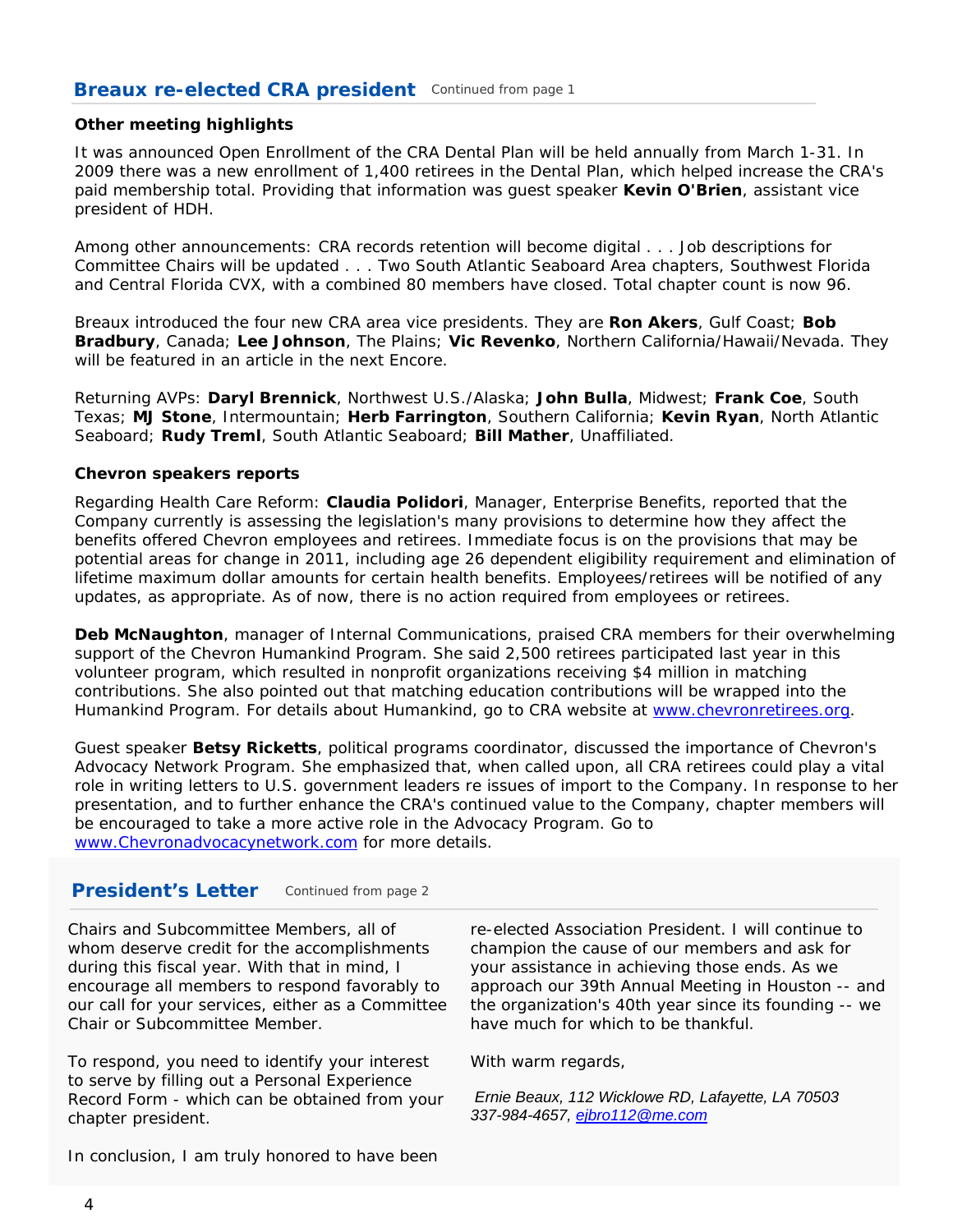spill accident "not far from here in the Gulf of Mexico." He informed the audience how Chevron had He reminded his audience that "We meet in sobering circumstances," referring to BP's tragic offshore oil offered its full support to BP, Transocean and the U.S. Coast Guard. And he emphasized how it was a tough, tragic reminder of the importance of safety first.

"At Chevron," said Watson, "safety continues to be and always will be a top priority. For example, 2009 was another year for us of a record safety performance and we are now an industry leader with many achievements."

He then focused on the outlook for a growing, long-term global energy demand, where consumption is projected to rise roughly 40 percent through 2030.

"I am very bullish on our business," he said. "We know that access to energy will continue to drive human progress, including economic development, jobs and the overall quality of life. Also we know demand will continue to grow for all forms of energy. We need it all - oil, natural gas, coal, nuclear and renewables."

He emphasized that the energy drivers in the U.S. will continue to be oil and gas "because they are available, abundant and relatively affordable, compared to the alternatives. The rest of the world wants what we have, too. And that's affordable energy."

To prove his point he provided data on America's oil and gas industry:

- Total value-added contribution to the U.S. economy was \$1 trillion in 2007 accounting for 7.5 percent of the U.S. GDP.
- Total employment contribution to the U.S. economy in 2007 was 9.2 million full and part-time jobs, accounting for 5.2 percent of total U.S. employment.
- Nearly \$22 billion was distributed to the federal government, states and American Indian tribes in 2008 by the Department of Interior from oil and gas production.

# **CHEVRON FINANCIAL PERFORMANCE**

## **CY2009**

- Earnings: \$10.5 billion
- ROCE: 10.6 percent
- Dividend Increase: 4.6 percent (3Q 2009)
- C&E Spend: \$22.2 billion
- Debt Ratio (end of period): 10.3 percent

## **Q1 2010**

- Earnings: \$4.6 billion (sharp improvement from 1Q 2009)
- ROCE: 12.9 percent
- Dividend increase: 5.9 percent (2Q 2010)
- C&E Spend: \$4.4 billion

Debt Ratio (end of period): 9.8 percent

*Source: Investor Relations 5-13-10*

He further pointed out that Chevron is strongly poised for another decade of upstream growth. Achieving that success on the Company's many billion-dollar investments will require ramping up progress on production, managing costs, reliability and safety. To accomplish all that, the Company is emphasizing three priorities: people development, business execution and growth.

"In 2009," said Watson, "our seven percent production growth significantly outpaced our competitors, demonstrating the quality of our portfolio and our ability to execute projects. And we are off to a strong start for 2010."

He cited that over the next three years 10 projects are expected to start-up with a net Chevron investment exceeding \$1 billion. They are:

 Three on-line in 2010 - Perdido, deepwater oil in Gulf of Mexico; an Athabasca tar sands project in Alberta; and the third phase of the onshore Escravos Gas Project in Nigeria.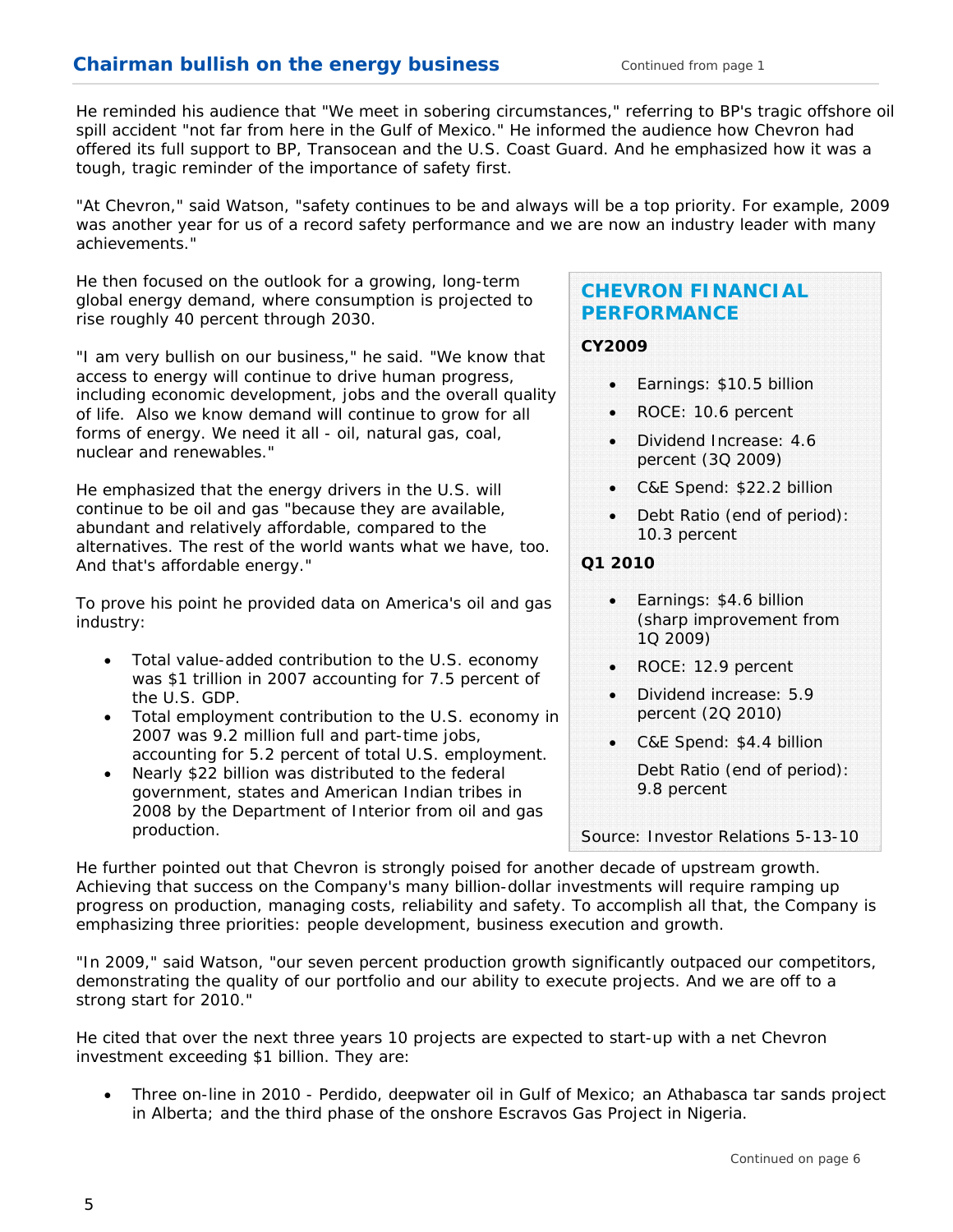# **Chairman bullish on the energy business** *Continued from page <sup>5</sup>*

 Seven planned multi-billion dollar start-ups in 2011-12 - Tahiti 2, oil in deepwater Gulf of Mexico; LNG in Angola; an offshore gas project at Platong 2 in Thailand; a natural gas/sulfur project in Chaundongbei, China; and three varied Nigeria oil and/or gas projects named Usan, Agbami and EGTL.

New startups by 2012 will represent a production growth of 800,000 bpd.

Watson said, "Chevron's reputation is excellent around the world and we have senior leaders in most of the countries where we operate."

Conversely, the downstream side of the business has its challenges.

"The Golden Age of refineries did not last very long,"said the Chairman. "We now have surplus refining capacity because of the economic slowdown and weak demand. If we get the right offer we will sell our Milford Haven Refinery in the United Kingdom. We also are making significant changes in our downstream portfolio such as selling many of our small marketing operations around the world.

" While the Company has good assets, good geographies and good execution in the downstream, it's becoming a tougher environment. Despite the challenges - as YOU proved during your careers - Chevron has always risen to any challenges. Our future is bright."

## **CRA Briefs: Chevron in America**

 Chevron has been a California company for more than 130 years and is headquartered in San Ramon, located in the San Francisco Bay Area. Moreover, Chevron is the largest Fortune 500 corporation based in California, the second- largest integrated energy company in the United States and one of the biggest integrated energy firms in the world.

#### **U.S. Quick Facts**

- **Employees:** 27,595 **Retirees:** 39,913
- **Suppliers:** More than 11,000 small and large businesses.
- **Retailers:** Chevron markets transportation fuels under Chevron & Texaco brands through its network of 9,520 retail outlets in 32 states and District of Columbia primarily owned by small business operators.
- **Community partners:** Chevron partnered with nearly 2,000 charitable organizations in approximately 517 communities throughout 46 states and the District of Columbia in 2009.
- **Major oil/gas producing operations:** Located in Alaska, California, mid-continent region (from Wyoming to Texas), Permian Basin (New Mexico and Texas), and U.S. Gulf of Mexico.
- **Fuels refineries:** California, Hawaii, Mississippi, Utah.
- **Mining operations:** Alabama, New Mexico, Wyoming.
- **Chevron Oronite Company manufacturing plant:** Belle Chasse, Louisiana.
- **Houston based:** Chevron North America Exploration and Production Company, Chevron Energy Technology Company, Chevron Pipe Line Company, Chevron Technology Ventures, Global Power Generation, Global Aviation, Project Resources Company, Chevron Natural Gas.
- **San Francisco based:** Chevron Energy Solutions Company.
- *-- Facts per April 2010*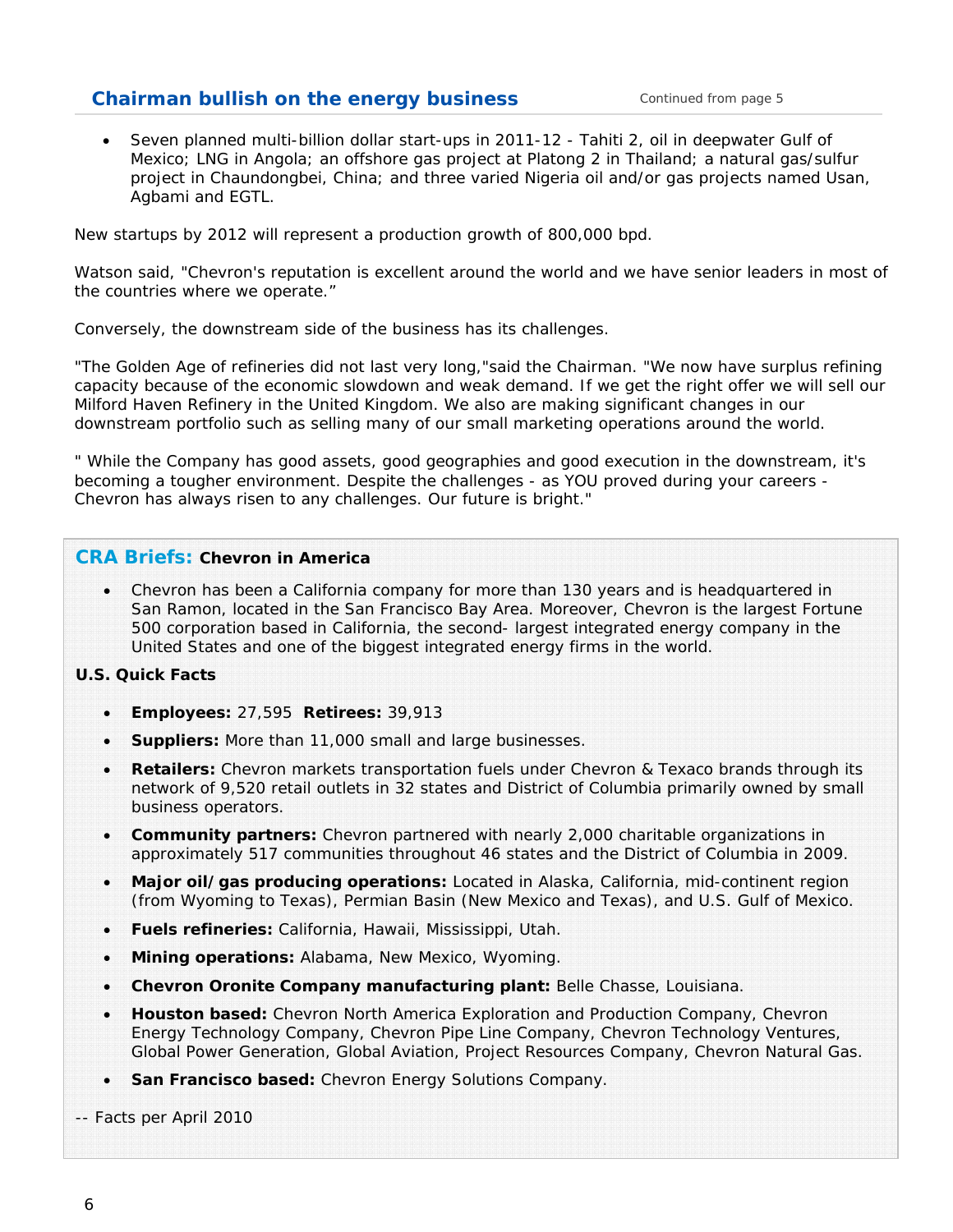# National Health Care Reform by Al Horan



*Two of the Annual Meeting speakers were Al Horan, left, Benefits Committee Chair, and Kevin O'Brien, assistant vice president, HDH.* 

I can appreciate the controversy and anxiety that have been created by the new health care reform law - The Patient Protection and Affordable Care Act. Therefore, I prepared this article as a way to help us better understand what we might expect in the way of changes in our medical coverage and medical care in our country. Before getting into the law's details, I would like trying to help us better appreciate the issues and driving forces surrounding the need for change.

Surprisingly, the concept of universal health insurance is not new. As early as 1798, the federal government enacted a law providing for the uniform treatment of sick and disabled seamen. Over time, other special interest laws were adopted. The idea of universal health coverage goes back to 1912 when President Theodore Roosevelt proposed it. Between 1912-2010, the concept also was raised by Presidents

Franklin Roosevelt, Harry Truman, Richard Nixon, Bill Clinton and Barack Obama.

However, in those intervening years, Medicare and Medicaid were adopted in 1965 under President Lyndon Johnson; COBRA was introduced in 1985 and The Medicare Catastrophic Coverage Act was repealed in 1988 by President Ronald Reagan; The Americans with Disabilities Act became law in 1990 under President George Bush; The Health Insurance Portability and Accountability Act was adopted in 1996 under President Clinton; and, in 2003 under George W. Bush, Medicare was expanded to cover prescription drugs.

As you can see, universal health care insurance, and various laws affecting special interest groups, were either proposed or adopted under presidents who came from both major political parties.

### **Health care complex, expensive commodity**

As pointed out in my Benefits Corner article in October 2009, the issue of health care is a very complex, expensive commodity. The cost of medical care has been increasing at a rate greater than inflation and has represented an increasing share of our Gross Domestic Product (GDP). Health care presently represents about 16 percent of our GDP. And if nothing were done to control accelerating costs, it would have risen to 25 percent of GDP by 2025.

This problem of excessive increases in medical costs is not new. I remember this being a major problem 20 years ago when I represented Caltex on the Benefits Committee of the U.S. Chamber of Commerce. In discussions we had with The White House staff, they acknowledged and agreed with us that action was needed to curtail such rising medical costs. However, I personally believe that President George Bush was reluctant to move forward on addressing such increasing costs because of the embarrassment suffered by the Reagan Administration in 1988 when The Medicare Catastrophic Coverage Act was repealed.

In my October 2009 article, I mentioned that the primary problem with medical care relates to its inefficiency, questionable quality and high cost. Ultimately, inefficiency and dubious quality translate to increased cost as well. I feel that, while far from perfect, the new law attempts to address most of those issues.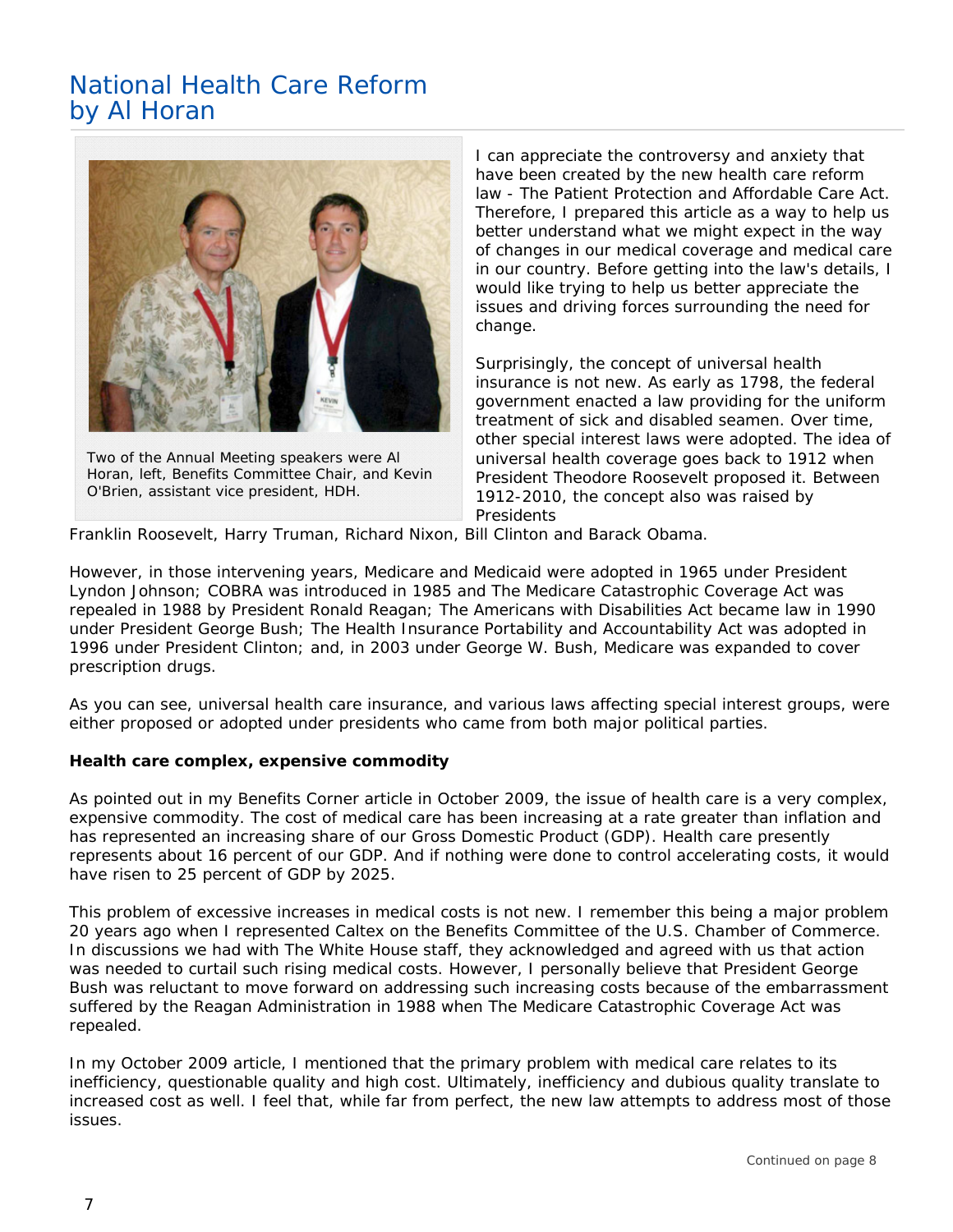# **National Health Care Reform** *Continued from page <sup>7</sup>*

The changes pertain to medical, prescription drug and administration costs, conflicts of interest, the cost of the uninsured and underinsured, etc. I believe it also takes the necessary steps to address the long-term problem with medical care by introducing and emphasizing preventative care and wellness.

Instead of being reactive for the first time, we will be proactive. The bill also provides for continuation of employer-sponsored medical insurance. And, in some cases, it mandates that employers make available medical insurance to its workers. Currently, employer-sponsored health insurance covers 177 million Americans, which represents approximately 88 percent of all individuals with private insurance.

### **Addressing issues of high cost**

Regarding Medicare: I understand that over time we will see changes to address the issues of high costs, inefficiencies and the quality and type of care delivered by the medical community.

In the near term, however, anyone who has elected a Medicare Advantage Plan within the general health care market - instead of standard Medicare coverage and supplemental coverage under a Chevron Medical Plan - will see the following:

- A \$250 rebate in 2010 for prescription drugs
- A 50 percent discount on brand-name drugs in 2011
- Starting in 2012, the government will begin reducing its subsidies to Medicare Advantage Plans, a reduction which may impact Chevron's Medical Plans.

In 2020 the doughnut hole is expected to narrow whereby the government will cover 75 percent of the cost of prescription drugs.

#### **No major impact on Chevron retirees**

Now, turning to our Chevron Medical Plan coverage. Based on my initial reading of the law and research, I do not believe that the provisions of the Patient Protection and Affordable Care Act will have a major impact on Chevron retirees.

In the case of excise tax on high-cost plans, this is expected to have minimal impact on Chevron plans that may fall into this category. With respect to other provisions of the law, many of them only take effect in a few years.

Additionally, in the case of Chevron's standard medical plans that are offered to pre-age 65 and postage 65 retirees, we may see some of these changes introduced into our retiree plans even though many provisions only are required to be made to active employee plans.

Furthermore, it is my belief that, beginning in 2014, the lifetime maximum of \$5 million may be eliminated. In other words, coverage will be unlimited. Also, if anyone has an adult child covered by their insurance, that individual may be continued until age 26. I believe, too, that we will see the plans modified to cover preventative care and to the extent any annual limitations apply to essential health benefits, we may see them eliminated - subject, of course, to rules, regulations and timing that will be established by the government. It's much too early to tell what other changes, if any, we might expect.

#### **Cost reductions are possible over time**

I feel that, through cost controls initiated by the government over time, we should see a reduction in our medical plan contributions. (Please note the change to unlimited coverage should have very little, if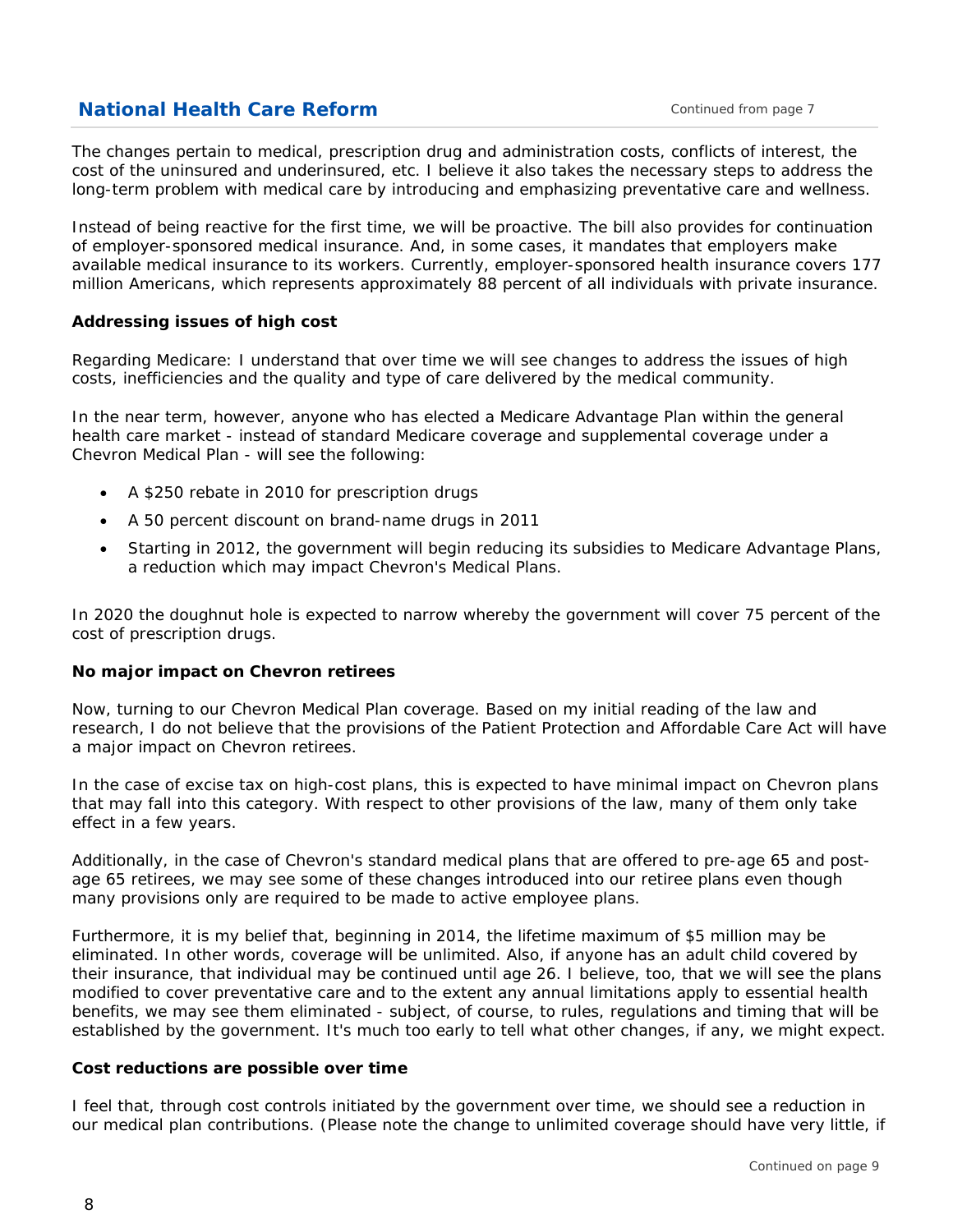any, effect on plan costs. And while preventative care may initially increase plan costs, ultimately it should reduce costs.)

I am sure that, at the appropriate time, we will hear officially from Chevron. Typically, it takes time for the government to issue final rules and regulations which are generally necessary to make the required modifications to company medical plans.

Finally, as you know, the Patient Protection and Affordable Care Act will require almost everyone to have health insurance. The idea of extending coverage to everyone is not new. As you can see from the above, the idea of universal coverage has been around a long time. When I was involved with the Chamber of Commerce, various parties - generally from the legislative branch of government - would raise this point with us.

However, I must say that in those days they were talking about providing coverage for people who could not afford to pay for the coverage themselves. Obviously, the Chamber was concerned about industry being saddled with any increased operating costs that through government mandates would directly or indirectly impact them.

While I can see a similarity to the change brought about by the new law I must say that, for the first time, not only indigent but non-indigent individuals would be required to carry insurance. Also, rather than being handled in piecemeal fashion, it is being combined with and being made subject to the overall medical cost controls.

## **Indigent already receiving emergency care**

As mentioned in my October article, the indigent already are receiving emergency care. The cost of the care is typically absorbed by other patients through the practice of balance billing. Universal coverage should address balance billing but we should be aware that it could result in increased usage because of pent-up demand. We saw this happen in the 1960s when Medicare was introduced.

Although mandatory insurance may be repugnant to some people, from purely an insurance perspective it assures the viability of the program and it provides for a spread of risk. In other words, the larger the pool and the larger the number of healthy individuals covered in the pool, the lower the capitated cost. While healthy people could argue that they shouldn't have to support unhealthy individuals there is no guarantee that they will remain healthy.

If they should become seriously ill, except for the super-wealthy, self-insurance is not a viable alternative. To the extent there is a short-fall, the burden would fall on society. In the case of insurance it is based on the law of large numbers. And, with a universal base, any element of gambling would be eliminated.

Simply, if only sick people carried insurance it wouldn't be long before the insurance companies would go out of business or individuals would be unable to afford the cost of coverage. Health insurance is a commodity and it is strictly a cost-plus arrangement.

#### **Cost changes 20 years overdue**

As I wrote in my opening paragraph, I can well understand and appreciate the apprehensiveness and anxiety being felt by many people. Change is difficult and some change can even be more difficult. This is true in the case of medical cost and coverage, which are at least 20 years overdue. However, as previously mentioned, medical cost controls are necessary and should have been initiated long ago. Inaction has been perilous.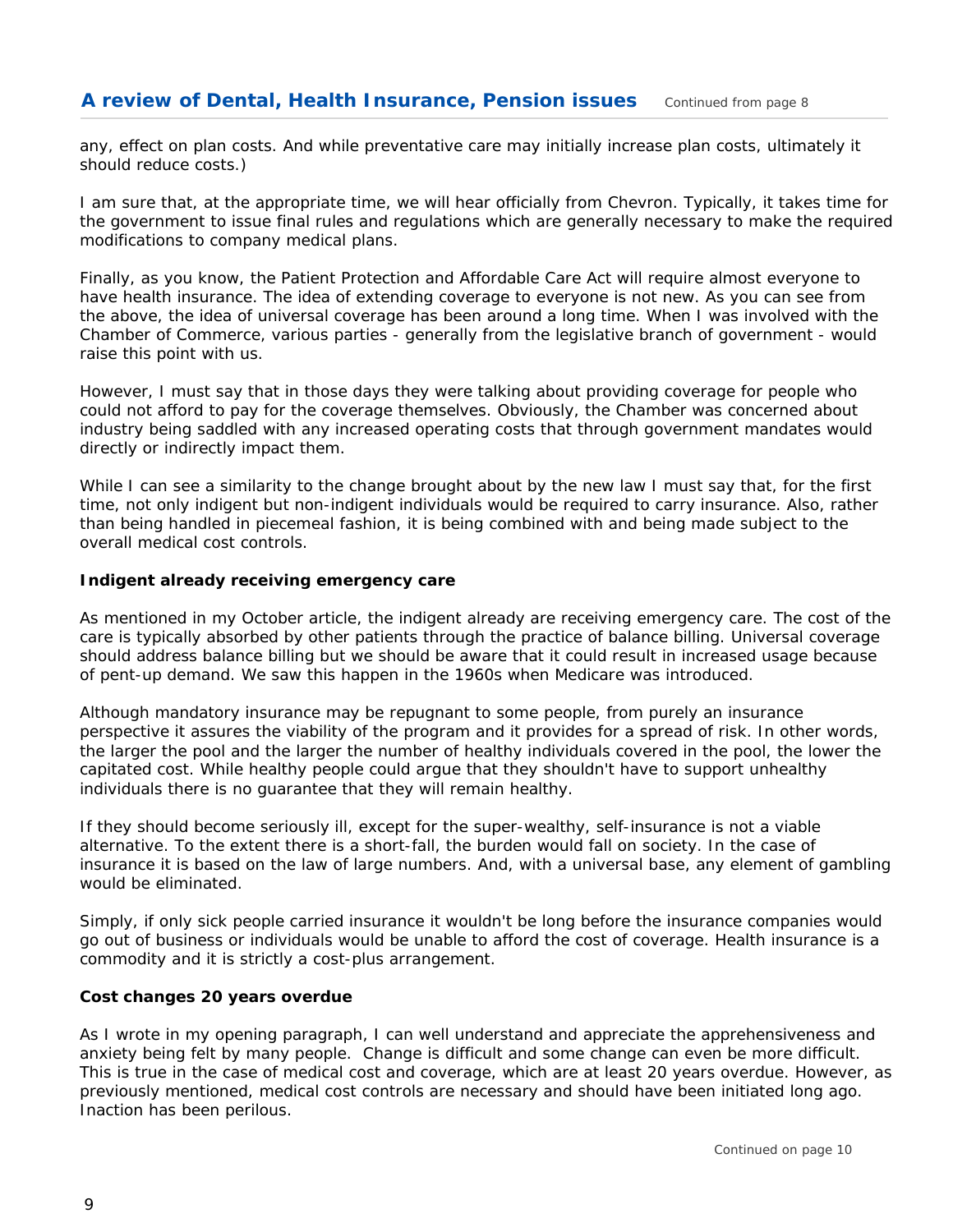## **A review of Dental, Health Insurance, Pension issues** *Continued from page <sup>9</sup>*

I do not feel the new law is a panacea. But it is a start. Many of these comments also are shared by other benefits experts. For example, in a report prepared by Hewitt Associates, a large, respected benefits consultant, in September 2009 for the Business Roundtable it offered the following forecast:

- 1. The current annual health care cost of \$11,000 per employee will triple to \$29,000 in ten years unless significant marketplace reforms are adopted to reduce costs, expand coverage and improve delivery of medical care.
- 2. Runaway costs, combined with a \$56-billion cost shift for the uninsured, would cripple the employer-based system that currently provides coverage for the majority of Americans and their families.
- 3. If nothing changes, by 2019 total health care spending will reach \$4.4 trillion, consuming more than 20 percent of GDP.
- 4. There is compelling evidence that, by expanding coverage to near universal insurance levels, an economic benefit could be derived. Potential benefits including improving markets, reducing cost shifting, encouraging innovation, improving health and productivity, etc.
- 5. As we look to expand coverage and improve the health of ALL Americans, we must accomplish this worthy goal in a way that preserves, strengthens and stabilizes our existing employerbased coverage.

In closing, thank you for reading this article. I would also like to mention that, short of going back to our old system of medical care, you may wish to write your Congressman about specific provisions of the law if we see they are not operating correctly. In this way we all can become part of the solution.

- **Al Horan, Caltex:** E-Mail: awhoran@verizon.net, Phone: 972-964-1787
- **Virginia Benfield, Texaco:** E-Mail: vbenfield@comcast.net, Phone: 281-558-3807
- **Linda Bulla, Texaco:** E-Mail: jo2nlin3a@earthlink.net, Phone: 615-832-1046
- **Bill Dodge, Chevron/Gulf:** E-Mail: wndodge@sbcglobal.net, Phone: 832-934-0680
- **Herb Farrington, Unocal:** E-Mail: herbf76@msn.com, Phone: 714-904-5825
- **Richard Watkins, Unocal:** E-Mail: wrwatkins@embarqmail.com, Phone: 903-451-3266

## **Chevron Retirees Association**

*The Chevron Retirees Association is not a subsidiary of the Chevron Corporation but an independent organization of retired employees of Chevron or its predecessor companies.*  For questions regarding **Encore** or the CRA Web site, contact:

**Dennis Dauphin**, *Chair Communications Committee*  1614 Girvan Ct. Ocean Springs, MS 39564 E-mail: oceansprings1@aol.com (228) 875-7268

For **Encore** story ideas, contact:

### **Walt Roessing**,

*Managing Editor*  4817 Palm Ave, #M, La Mesa, CA 91942 E-mail: wlroessing@cs.com (619) 697-9702

*All annual meeting photos taken by Walt Roessing*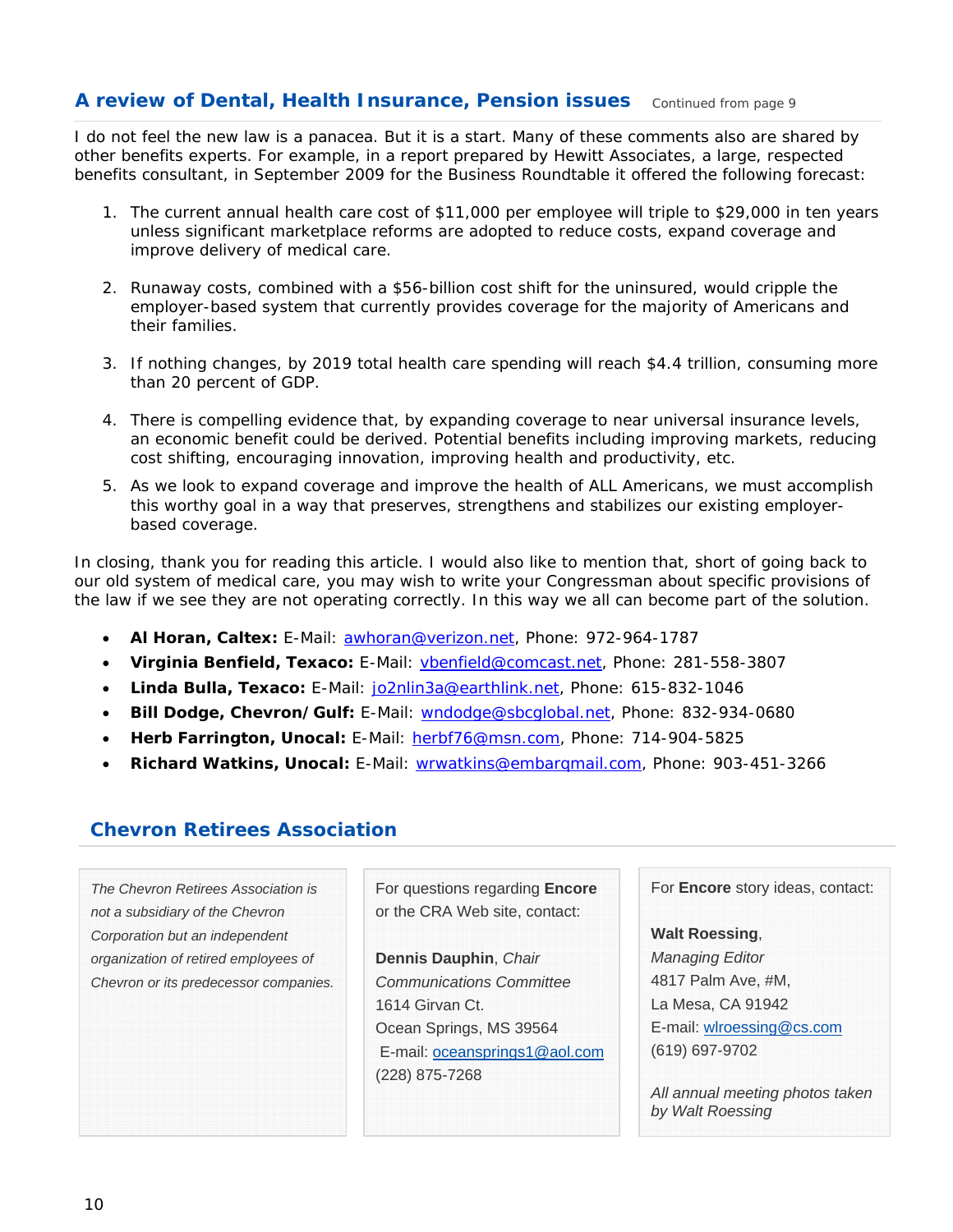# **Encore In Memoriam:** January 2010 – March 2010

*As reported by Chevron during this period* 

Florio, Charles J., Caltex, Ret. 1980 Formisano, John, Caltex, Ret. 1982 Manning, Shirle K., Caltex, Ret. 1988

Almquist, Eileen H., Chevron, Ret. 1977 Averell, J. R., Chevron, Ret. 1985 Bailey, R. S., Chevron, Ret. 1986 Baker, Delbert L., Chevron, Ret. 1977 Baker, Kenneth W., Chevron, Ret. 1994 Barnes, George E., Chevron, Ret. 1986 Barnes, Thomas A., Chevron, Ret. 1979 Beasley, Jimmie L., Chevron, Ret. 1999 Berwald, J. J., Chevron, Ret. 1983 Bottaro, Marie E., Chevron, Ret. 1985 Bowyer, Patrick J., Chevron, Ret. 2008 Boyd, Earl L., Chevron, Ret. 1988 Burchfield, J. L., Chevron, Ret. 1986 Burkett Jr., Brice B., Chevron, Ret. 1986 Buss, Waldeen C., Chevron, Ret. 1985 Butler, Francis H., Chevron, Ret. 1979 Camerino, A., Chevron, Ret. 1990 Campbell, Catherine E., Chevron, Ret. 1985

Cannon, Fred H., Chevron, Ret. 1977 Capdeville, Charles E., Chevron, Ret. 1992

Case Jr., Verne., Chevron, Ret. 1985 Caseri, Robert L., Chevron, Ret. 1985 Catania, Samuel, Chevron, Ret. 1979 Cola, Claire D., Chevron, Ret. 1973 Coleman Jr., Frank L., Chevron, Ret. 1983 Collins, Marion P., Chevron, Ret. 1972 Copeland, H. F., Chevron, Ret. 1980 Cormack, James, Chevron, Ret. 1979 Cox, Verna M., Chevron, Ret. 1991 Curtis Jr., F. R., Chevron, Ret. 1986 De La Garza, Adan, Chevron, Ret. 1991 Deverin, Helen T., Chevron, Ret. 1977 Devincenzi, A. R., Chevron, Ret. 1992 Dickey, Harold W., Chevron, Ret. 1986 Dlallo, Anthony P., Chevron, Ret. 1992 Doric, Frances K., Chevron, Ret. 1967 Downing, Richard C., Chevron, Ret. 1992 Escuadro, Reuben, Chevron, Ret. 1992 Fauerso, Walter E., Chevron, Ret. 1978 Fiddler, Claude D., Chevron, Ret. 1990 Fitzgibbon, Matthew F., Chevron, Ret. 1986

Flowers, George W., Chevron, Ret. 1992 Forner, Luciano, Chevron, Ret. 1985 Fuglestad, Stanley, Chevron, Ret. 1983 Gardner, Donald E., Chevron, Ret. 1974 Gibbs, Leonard F., Chevron, Ret. 1974 Gordon, F. M., Chevron, Ret. 1985 Grant, M. S., Chevron, Ret. 1985 Gregor Jr., Harry E., Chevron, Ret. 1990 Guidry, Floyd, Chevron, Ret. 1985 Hannon, Robert L., Chevron, Ret. 1974 Harbeson, Ruth L., Chevron, Ret. 1971 Harrigill, M. M., Chevron, Ret. 1987 Helm, D. W., Chevron, Ret. 1985 Henderson, J. N., Chevron, Ret. 1983 Hermann, Evelyn H., Chevron, Ret. 1983 Hickman, Charles L., Chevron, Ret. 1992 Hodgson, Gary J., Chevron, Ret. 1992

Holmes Jr., William R., Chevron, Ret. 1986

Hopkins, Helen L., Chevron, Ret. 1978 Howell, Richard T., Chevron, Ret. 1979 Hull, R. F., Chevron, Ret. 1986 Hunter, Melvin V., Chevron, Ret. 1984 Insley, Joseph B., Chevron, Ret. 1982 Jones, Earl P., Chevron, Ret. 1974 Kaibara, G. M., Chevron, Ret. 1982 Kaplan, Anton B., Chevron, Ret. 1992 Kees, Cyril E., Chevron, Ret. 1978 Kilian, Robert F., Chevron, Ret. 1991 Kiltz, D. E., Chevron, Ret. 1986 Kingsley, Myles D., Chevron, Ret. 1975 Kirchmeyer, T. L., Chevron, Ret. 1980 Knowlton, Jack B., Chevron, Ret. 1970 Krebsbach, George F., Chevron, Ret. 1976

Laird, W. S., Chevron, Ret. 1986 Laughlin, Ervin L., Chevron, Ret. 1978 Loeb, Robert C., Chevron, Ret. 2002 Loftus Jr., James M., Chevron, Ret. 1991 Loo, E., Chevron, Ret. 1977 Malcombe, Alton J., Chevron, Ret. 1992 Malin, William J., Chevron, Ret. 1977 Maples, Delbert H., Chevron, Ret. 1974 Marshall, Norman C., Chevron, Ret. 1973 Mason, Richard F., Chevron, Ret. 1995 Massey Jr., L. C., Chevron, Ret. 1986 Mcafee, James E., Chevron, Ret. 1981 Mcclary, G. A., Chevron, Ret. 1993 Mccreary, F. L., Chevron, Ret. 1982 Mchone, Noel L., Chevron, Ret. 1986 Mitchell, R. P., Chevron, Ret. 1985 Moody, Walter L., Chevron, Ret. 1979 Murch, Eugene J., Chevron, Ret. 1991 Novy, James A., Chevron, Ret. 1983 Park, Gordon L., Chevron, Ret. 1992 Parrent, Howell D., Chevron, Ret. 1990 Pasion, Ted V., Chevron, Ret. 1976 Pearce, Reginald B., Chevron, Ret. 1977 Phipps, Richard J., Chevron, Ret. 1984 Pickle, Delbert L., Chevron, Ret. 1984 Pierson, M. J., Chevron, Ret. 1989 Poe, Jack J., Chevron, Ret. 1987 Pomroy Jr., Henry K., Chevron, Ret. 2005

Pontious, H. M., Chevron, Ret. 1981 Rader, Charles A., Chevron, Ret. 1986 Ragas, Larry A., Chevron, Ret. 1995 Ray, Lowell R., Chevron, Ret. 1978 Repp, Donald G., Chevron, Ret. 1986 Roberts, Gwenyth L., Chevron, Ret. 1986 Roberts, Rex L., Chevron, Ret. 1985 Russell, Thomas L., Chevron, Ret. 1992 Sabine, F. W., Chevron, Ret. 1983 Sanger, Elsie M., Chevron, Ret. 1983 Saye, John B., Chevron, Ret. 1977 Saylor, Gary L., Chevron, Ret. 1989 Schnurr, Paul E., Chevron, Ret. 1981 Scott, Miles J., Chevron, Ret. 1983 Sedlak, Andrew D., Chevron, Ret. 1971 Shemansky, Tadeusz, Chevron, Ret. 1983 Sicard, J., Chevron, Ret. 1981

Silva, Jr. A., Chevron, Ret. 1992 Simmons, H., Chevron, Ret. 1979 Skelton Jr., Richmond H., Chevron, Ret. 1986

Stapleton, Hubert L., Chevron, Ret. 1982 Stelzer, Lorin R., Chevron, Ret. 1990 Swadley, Robert A., Chevron, Ret. 1993 Taylor, Tom B., Chevron, Ret. 1980 Thompson, Paul E., Chevron, Ret. 1984 Thompson, Raymond W., Chevron, Ret. 1992

Tierney, Edwin H., Chevron, Ret. 1983 Valentia, H. R., Chevron, Ret. 1989 Vanwagner, W. S., Chevron, Ret. 1985 Vazin, Gholam R., Chevron, Ret. 1996 Villafania, Norman, Chevron, Ret. 2006 Wait, James T., Chevron, Ret. 1970 Welsh, Arthur L., Chevron, Ret. 1979 Westall, D. F., Chevron, Ret. 1981 Weybright, G. R., Chevron, Ret. 1980 White, W. A., Chevron, Ret. 1981 Williams, Gael M., Chevron, Ret. 1979 Wooldridge, L. K., Chevron, Ret. 1997 Worden, C. W., Chevron, Ret. 1986 Wyckoff, Charles D., Chevron, Ret. 1986 Zankich, Andrew R., Chevron, Ret. 2007

Allman, Vernon L., Getty, Ret. 1989 Anderson, Carol O., Getty, Ret. 1983 Bickmore, Donald G., Getty, Ret. 1984 Booth, Pierce, Getty, Ret. 1980 Brooks, Mildred S., Getty, Ret. 1977 Bursell, Charles G., Getty, Ret. 1991 Carlile, Dean A., Getty, Ret. 1990 Clark, Melvin E., Getty, Ret. 1984 Crawford, William M., Getty, Ret. 1998 David, Emery A., Getty, Ret. 1999 Dragoo, Eldon L., Getty, Ret. 1984 Drum, Edwin J., Getty, Ret. 1985 Genho, Richard E., Getty, Ret. 1996 Gleason, Laurance A., Getty, Ret. 1985 Graham, Vera E., Getty, Ret. 1985 Haley, Johnny B., Getty, Ret. 1998 Hart, Martin P., Getty, Ret. 1983 Hazel, John W., Getty, Ret. 1985 Helm, James R., Getty, Ret. 1986 Henderson, Don C., Getty, Ret. 1987 Hess, Jerome L., Getty, Ret. 1996 Hickl, Jesse J., Getty, Ret. 1983 Hilburn, Ralph C., Getty, Ret. 1979 Hollingsworth, Gladys E., Getty, Ret. 1968

Hopkins Jr., William A., Getty, Ret. 1984 Hutto, Clint B., Getty, Ret. 1992 Jackman, Louis C., Getty, Ret. 1985 Jump, Richard G., Getty, Ret. 1985 Keary, Robert T., Getty, Ret. 1983 Klinkhammer, Edwin A., Getty, Ret. 1985 Kochevar, Edward J., Getty, Ret. 1981 Kreider, Hester C., Getty, Ret. 1978 Kreis, Ralph H., Getty, Ret. 1980 Larrabee, Jack P., Getty, Ret. 1981 Lawley, Billy J., Getty, Ret. 1983 Lewis, Alvin E., Getty, Ret. 1985 Marshall, David W., Getty, Ret. 1998

Mcwhirter, Roy J., Getty, Ret. 1995 Miller, Donald F., Getty, Ret. 1990 Mulder, Margaret W., Getty, Ret. 1984 Paul, Norman, Getty, Ret. 1983 Peterson, John R., Getty, Ret. 1985 Rice, Ronald, Getty, Ret. 1996 Richards, Robert L., Getty, Ret. 1986 Sanders, Glenn C., Getty, Ret. 1977 Smith Jr., Charles E., Getty, Ret. 1985 Thompson, Karl D., Getty, Ret. 1976 Wallace, William H., Getty, Ret. 1985 Young, Floyd L., Getty, Ret. 1983

Alesich, Andrew F., Gulf, Ret. 1982 Alexander, Norris E., Gulf, Ret. 1986 Alpough, Thaddeus, Gulf, Ret. 1985 Banks, Wilbert, Gulf, Ret. 1983 Belville Jr., Robert E., Gulf, Ret. 2000 Benoit, Minus J., Gulf, Ret. 1980 Bibee, James M., Gulf, Ret. 1984 Blue, Paul D., Gulf, Ret. 1983 Boggess, Charles W., Gulf, Ret. 1993 Boyd, Rhoda L., Gulf, Ret. 1975 Brastins, Auseklis , Gulf, Ret. 1983 Broussard, Robert J., Gulf, Ret. 1984 Brown, James H., Gulf, Ret. 1985 Caldwell, William, Gulf, Ret. 1983 Carlin Jr., James W., Gulf, Ret. 1976 Carstairs, James B., Gulf, Ret. 1982 Childs, William E., Gulf, Ret. 1986 Chilton, Duain, Gulf, Ret. 1982 Cloud, Orrin H., Gulf, Ret. 1978 Colandrea, Michael T., Gulf, Ret. 1978 Collins, Wilber, Gulf, Ret. 1990 Cone, George R., Gulf, Ret. 1985 Cook, Ernest E., Gulf, Ret. 1978 Corbin, Troy E., Gulf, Ret. 1983 Crawford, Cornie , Gulf, Ret. 1983 Cross, Carlton E., Gulf, Ret. 1986 Cummings, Herman E., Gulf, Ret. 1975 Davidson, James W., Gulf, Ret. 1980 Davis, Arthur H., Gulf, Ret. 1982 Davis, Jr. Lawrence., Gulf, Ret. 1995 Dennis, Donald V., Gulf, Ret. 1976 Domingue, Forrest P., Gulf, Ret. 1979 Dubbs, A. C., Gulf, Ret. 1971 Dugle, Eileen C., Gulf, Ret. 1986 Duhon, Clarence J., Gulf, Ret. 1984 Evans, William R., Gulf, Ret. 1983 Faught, Robert J., Gulf, Ret. 1983 Foley, Virginia M., Gulf, Ret. 1983 Frederick, Melvin L., Gulf, Ret. 1988 Geraud Sr., Joseph F., Gulf, Ret. 1983 Geslin, Howard E., Gulf, Ret. 1986 Goebel, James W., Gulf, Ret. 1992 Grady, James C., Gulf, Ret. 1980 Griffin, William H., Gulf, Ret. 1982 Guidry Jr., Edmund V., Gulf, Ret. 1983 Gunn, Norman L., Gulf, Ret. 1984 Hafer, Howard A., Gulf, Ret. 1973 Hall, Donald R., Gulf, Ret. 1992 Hanna, Mary E., Gulf, Ret. 1983 Harkisheimer, Wesley, Gulf, Ret. 1988 Harty, William J., Gulf, Ret. 1979 Harvey, Joe R., Gulf, Ret. 1993